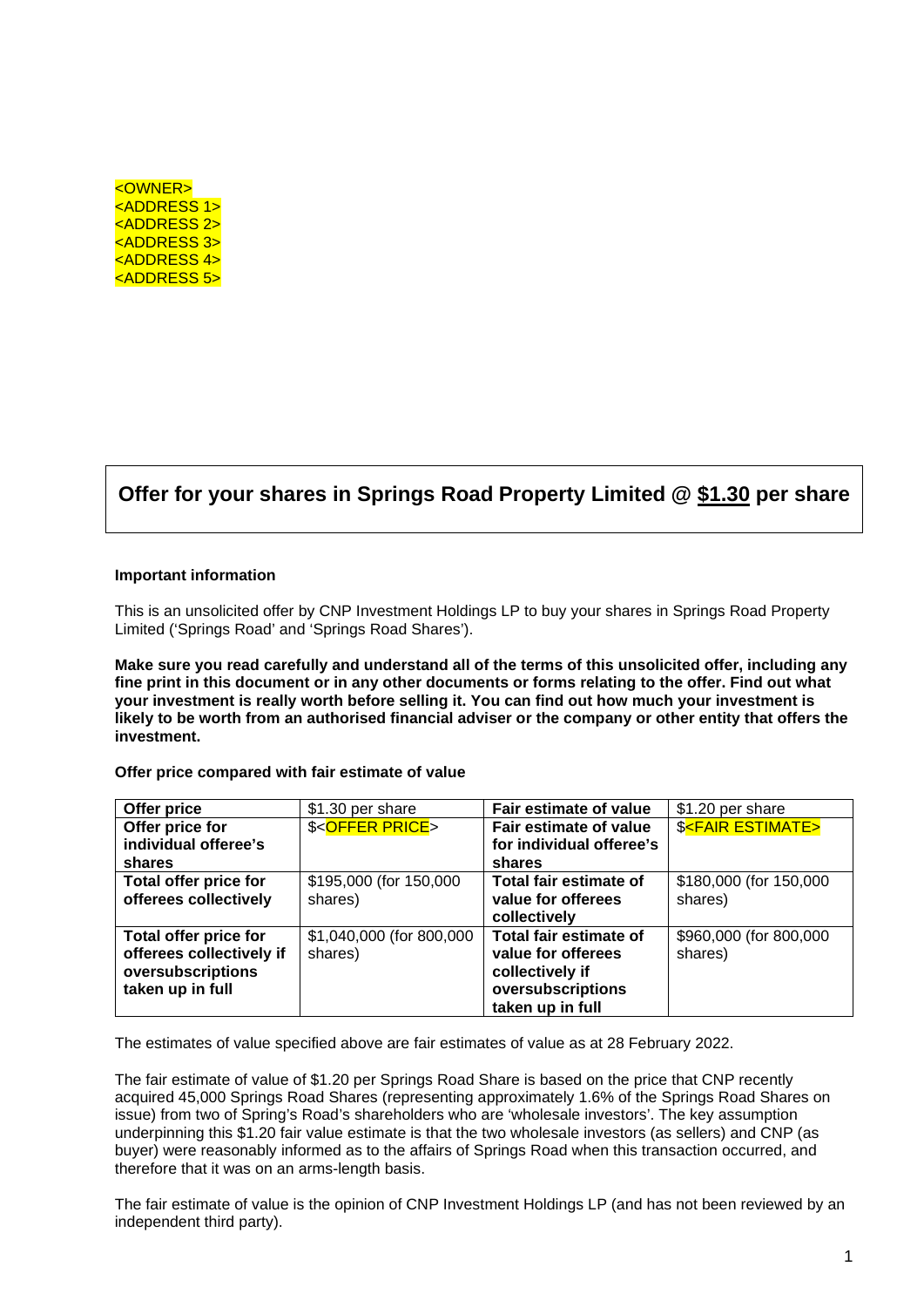You can find out how much your investment is likely to be worth from an authorised financial adviser or the company or other entity that offers the investment.

The offer to you must remain open for a minimum of 30 days from the date of the offer. You have time to think about whether or not to accept the offer.

## **Terms of payment**

CNP reserves the discretion to make payment at any time after receiving an accepting shareholder's Acceptance and Share Transfer Form. Regardless, all payments must occur no later than 30 April 2022. Payment will be made to the bank account specified by you (either in the Acceptance and Share Transfer Form or otherwise).

## **Key dates**

Date of the offer: 24 February 2022 Expiry date of the offer: 27 March 2022

#### **Right to cancel**

If you accept the offer but then change your mind, you have the legal right to cancel the agreement under the Financial Markets Conduct Regulations 2014 (provided you do so within the time frames referred to below).

To cancel the agreement, you must—

- do both of the following:
	- o contact the offeror (see the offeror details below) and state that you want to cancel or withdraw from the agreement. You must do this within 10 Working Days after the date on which you accepted the offer; and
	- $\circ$  repay to the offeror the amount paid by the offeror to you under the agreement (if any). You must do this within 20 Working Days after the date on which you accepted the offer; or
- repay to the offeror the amount paid by the offeror to you under the agreement within 10 Working Days after the date on which you accepted the offer.

#### **Note**: A **Working Day** is a day of the week other than—

- a Saturday, a Sunday, Waitangi Day, Good Friday, Easter Monday, Anzac Day, Queen's Birthday, and Labour Day; and
- a day in the period commencing with 25 December in a year and ending with 2 January in the following year; and
- if 1 January falls on a Friday, the following Monday or, if 1 January falls on a Saturday or a Sunday, the following Monday and Tuesday; and
- if Waitangi Day or Anzac Day falls on a Saturday or a Sunday, the following Monday.

#### **Offeror details**

CNP Investment Holdings LP, 22 Masons Ave, Herne Bay, Auckland 1011, craig@pagetcapital.co.nz. CNP Investment Holdings LP may nominate a related entity to acquire the Springs Road Shares under the Offer. However CNP Investment Holdings LP will remain responsible for its obligations under this Offer, including payment.

#### **Further important information**

The Financial Markets Authority (the **FMA**) regulates New Zealand's financial markets, which includes monitoring and enforcing compliance with the law relating to unsolicited offers. The FMA's main objective is to promote fair, efficient, and transparent financial markets. Further guidance for investors, including in relation to unsolicited offers and on how to find an authorised financial adviser, is available on the FMA's Internet site http://www.fma.govt.nz.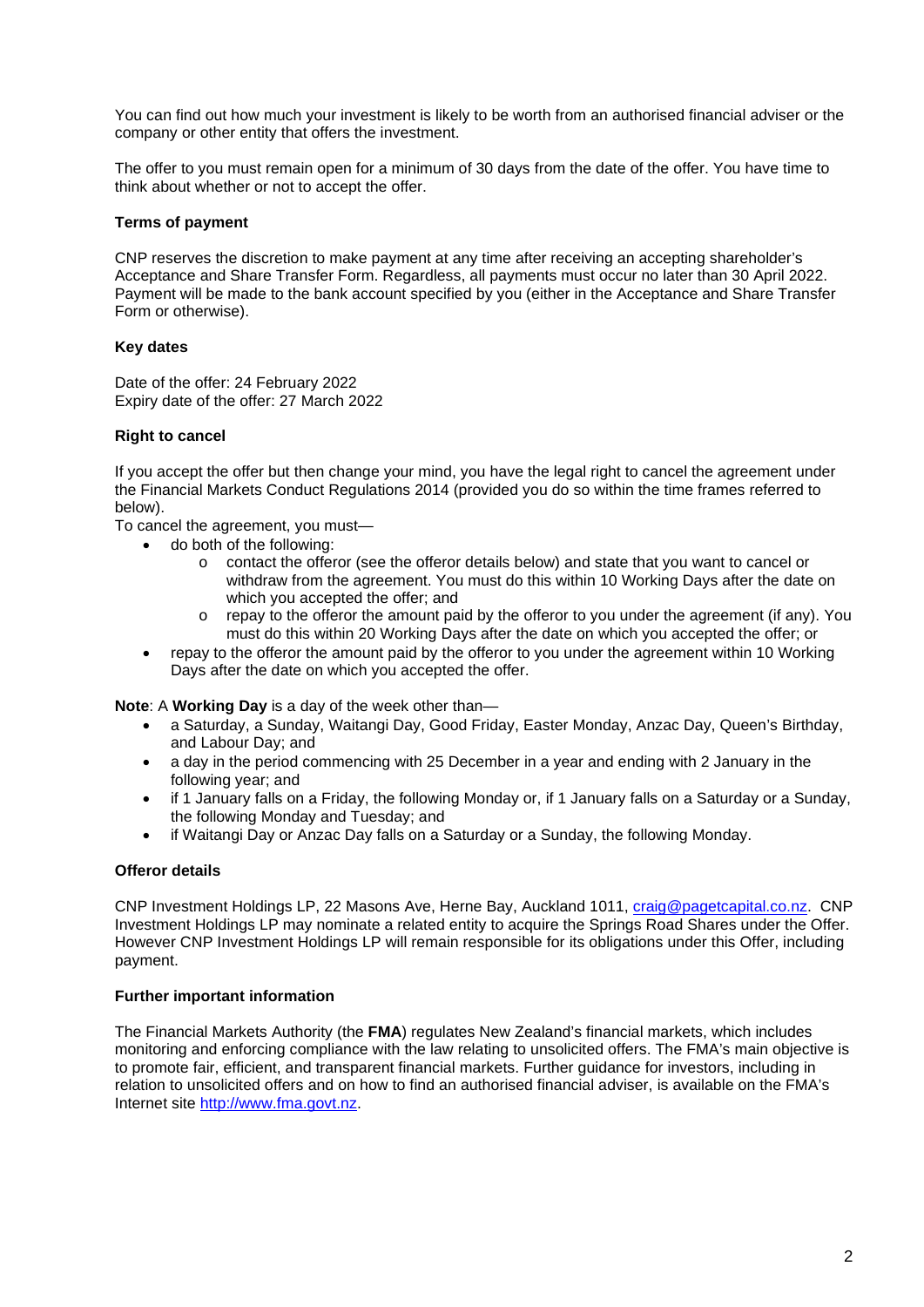# **Letter to Springs Road shareholders from CNP Investment Holdings LP**

## Dear Springs Road Shareholder

This is an offer ('Offer') from CNP Investment Holdings LP ('CNP') for your shares in Springs Road Property Limited ('Springs Road' and 'Springs Road Shares') at a price of **\$1.30** per Springs Road Share (adjusted for any dividends/distributions/other matters as set out in the Offer Summary).

CNP must comply with the Financial Markets Conduct Regulations 2014 ('Regulations') in making this Offer. Springs Road is not subject to the Takeovers Code. Instead, the Regulations require that this Offer is characterised as an 'unsolicited offer', and contain the various legal warnings set out earlier.

## **Minority stake sought**

CNP is seeking a minority stake in Springs Road. The Offer for 150,000 Shares represents 5.2% of the company, and if taken up in full the oversubscriptions of 650,000 Shares would add a further 22.5%. This means that if the oversubscriptions are taken up in full, CNP would obtain a 27.7% shareholding from the Offer (excluding the 1.7% stake that CNP and its associates already owns).

## **Background to this Offer**

Recently, CNP has made offers to shareholders of First NZ Properties Limited and Superstore Properties Limited, and now has a minority stake in both entities. Those two entities have historical links with Springs Road, via common management and governance. The three entities also have numerous shareholders in common.

It therefore makes sense for CNP to make this Offer to Springs Road shareholders too, because:

- 1. There are Springs Road shareholders who have sold their shares in both First NZ and Superstore, and accepting this Offer allows them exit this portfolio completely;
- 2. Springs Road shareholders have suffered for many years from a lack of share price performance and liquidity for their shares, and may welcome the opportunity to exit from what has been a messy situation, at an attractive Offer Price that is higher than recent share trades; and
- 3. Many Springs Road shareholders have a relatively small shareholding, which is not worth the hassle, so may wish to exit altogether.

#### **CNP's prior investigations into Springs Road**

As many of you will know from my communications to Springs Road shareholders (mostly to those of you with email addresses) over the last 18-24 months, CNP identified a number of significant concerns with the historic management and governance of this company. These investigations contributed to the discovery of historic wrongdoings, a change in management and governance, and litigation against the former manager and directors. This shareholder activism benefitted all Springs Road shareholders.

#### **Remaining issues for Springs Road**

With the change of governance and management, Springs Road is now in a position to start addressing the various legacy issues CNP understands that Springs Road has, including:

- 1. Its property at 7 Springs Road, Auckland, has a number of challenges, including:
	- a. It is a second tier property, in a fringe location for an office building, and is in an original and dated condition that requires refurbishment;
	- b. Although the building requires significant capital expenditure to improve the seismic rating of the building, in CNP's opinion it is questionable whether this expenditure is financially worthwhile;
	- c. It has been a struggle to lease the property over a number of years, and there are currently a number of vacancies.
- 2. The litigation currently being undertaken by Springs Road against the prior directors and prior manager may take a number of years to resolve and will likely be costly. Hopefully it will be successful, but even if it is, it may not be straight-forward to actually collect the money;
- 3. The Springs Road directors are currently unable to access Directors & Officers Insurance. This is indicative of the legacy issues surrounding the company.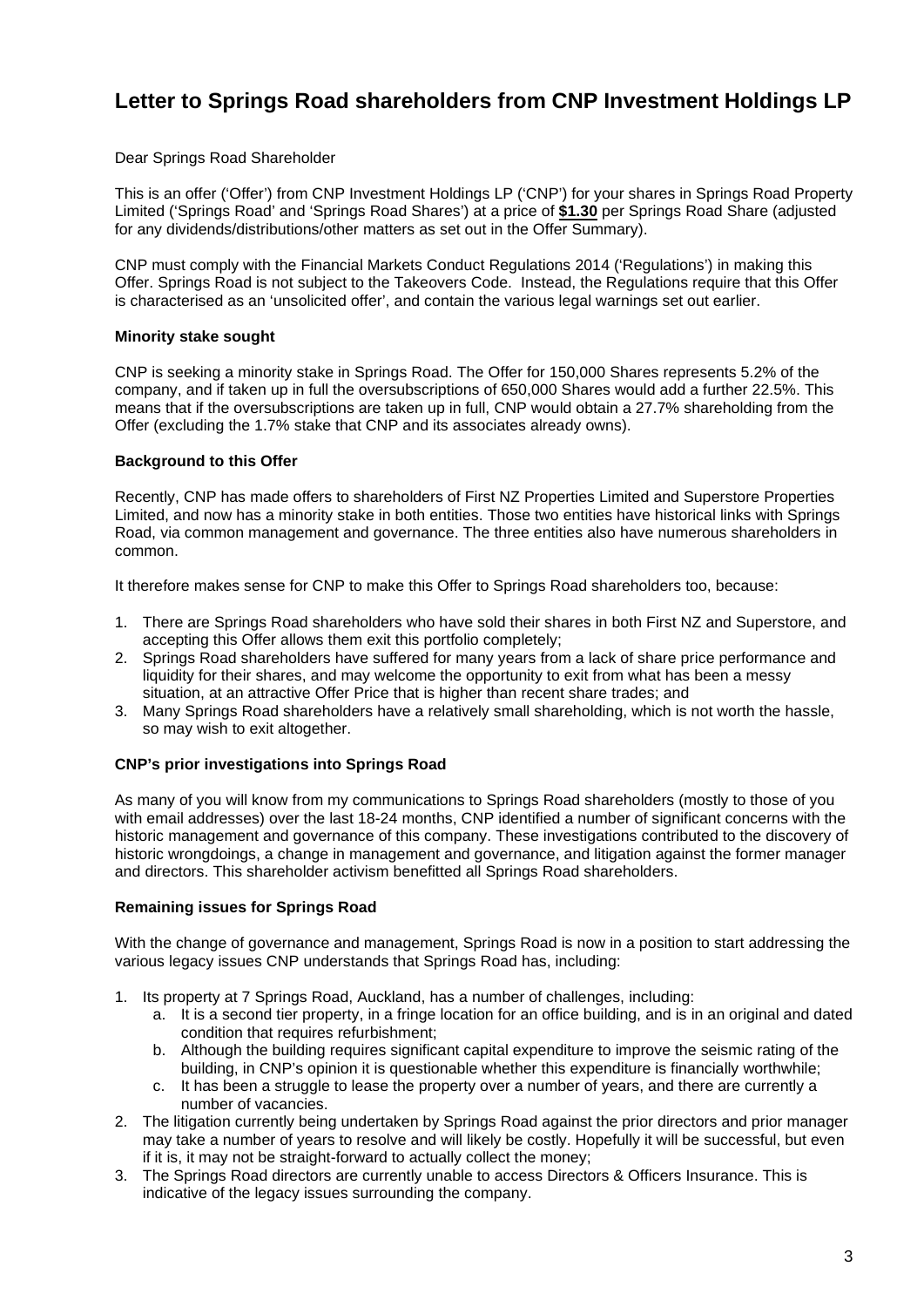Hopefully, these issues can be satisfactorily resolved over the next few years. However, as at today there is no certainty that this will be the case. This Offer provides shareholders with an opportunity to realise their investment at the Offer Price of \$1.30 in circumstances where there is limited liquidity for the Springs Road Shares.

## **Macro issues**

In addition to the Springs Road-specific issues noted above, there is also an uncertain investment environment at present in New Zealand. In particular, there are increases in inflation and interest rates, volatility in the domestic and overseas sharemarkets, domestic supply chain issues, and now an Omicron outbreak. CNP considers that all of these factors have negative connotations for the value of the Springs Road Shares.

#### **Recent Springs Road share trades**

The table below sets out the 'Trade History' in Springs Road Shares over the last 3 months, sourced from the Syndex platform as at 14 February 2022. The recent \$1.20 acquisitions were by CNP.

| <b>Traded Date</b>      | Quantity      | <b>Price per Share</b> |  |
|-------------------------|---------------|------------------------|--|
| 24 December 2021        | 40,000 Shares | \$1.20                 |  |
| 20 December 2021        | 5,000 Shares  | \$1.20                 |  |
| 16 December 2021        | 10,000 Shares | \$0.99                 |  |
| 15 December 2021        | 10,000 Shares | \$1.28                 |  |
| 24 November 2021        | 10,000 Shares | \$0.75                 |  |
| <b>Weighted average</b> |               | \$1.12                 |  |

## **Offer Price**

The Offer Price of \$1.30 per Share is 10c higher than the price that CNP recently paid to two of Springs Road's 'wholesale investors' (as defined in the Financial Markets Conduct Act 2013) when acquiring their 45,000 Shares in December 2021 (see table above). In CNP's opinion, the representatives of both of these wholesale investors were relatively sophisticated (one was a financial adviser) and had a good understanding of Springs Road's problems and future prospects.

The Offer Price of \$1.30 is also 16% higher than the weighted average price per share of \$1.12 over the last few months as set out in the table above.

Other factors which you may consider relevant in your decision on whether to sell include:

- 1. There is no brokerage therefore you get to keep all the proceeds;
- 2. You will receive the money in a timely fashion no later than 30 April 2022; and
- 3. You do not need to worry about completing the onboarding, including the anti-money laundering compliance process, to sell through the Syndex platform.

#### **Contact**

Thank you for taking the time to consider this Offer carefully. If you have any questions, please email me at craig@pagetcapital.co.nz, or call me on 021 615 625.

Yours sincerely

Craig Priscott On behalf of CNP Investment Holdings LP

This document is not financial or investment advice. It does not take into account your objectives, financial situation or the needs of individuals. Undue reliance should not be placed on any forward-looking information contained within, which involves inherent risks and uncertainties. No outcomes or returns are promised by any person and there is no obligation to provide any update in respect of any future matters should circumstances change. If you are in doubt as to any aspect of this Offer, you should consult your financial or legal adviser.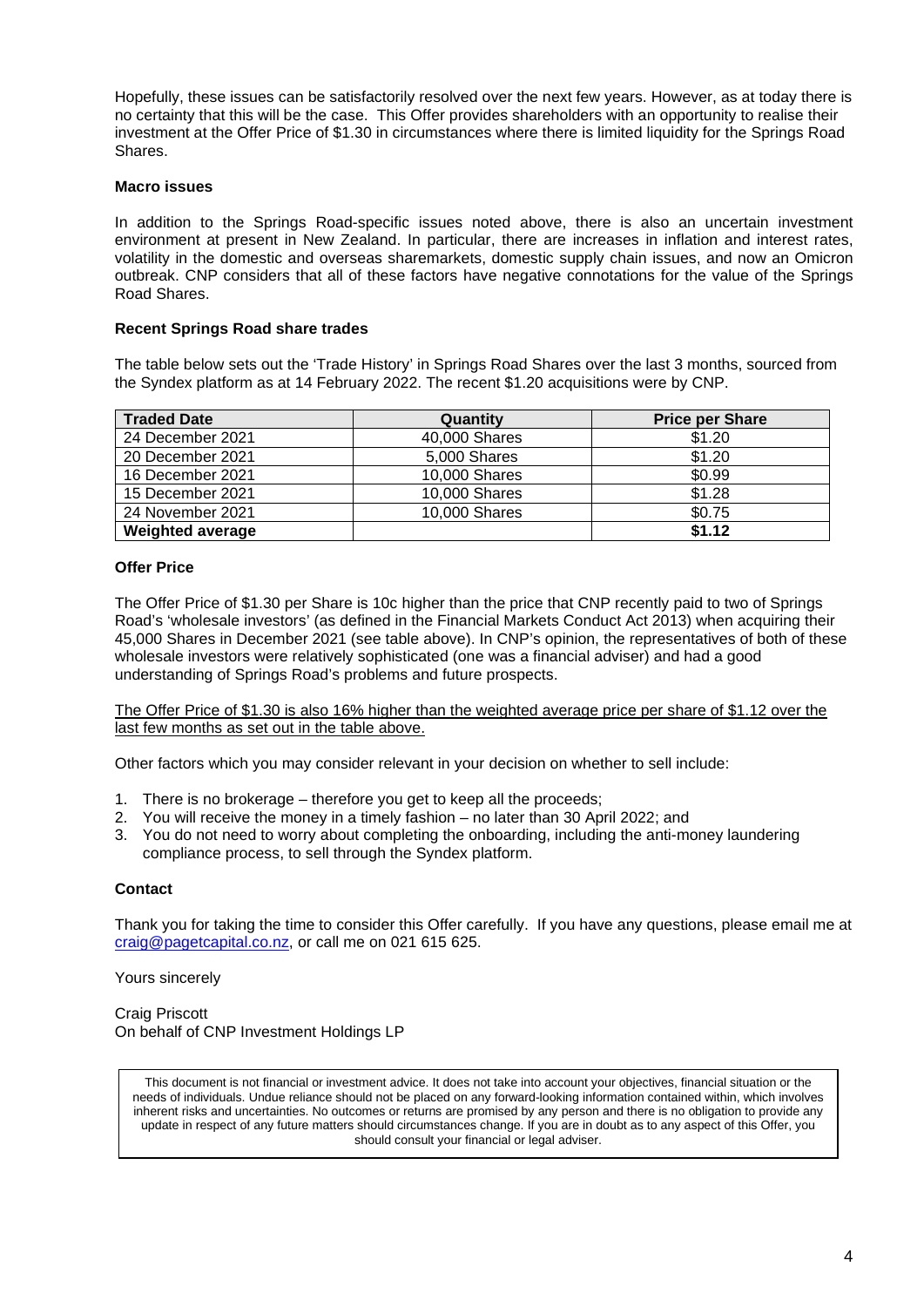CNP is offering to acquire some or all of your Springs Road Shares on the following terms and conditions:

| <b>Offer Price</b>                                | NZ\$1.30 in cash for each Springs Road Share that you choose to sell, less all<br>gross distributions/dividends (but excluding imputation credits) per share - either<br>paid to you, declared by Springs Road, or with a record date - between 24<br>January 2022 (the "Reference Date") and the Payment Date (for each seller).                                                                                                                                                                                                                                                                              |
|---------------------------------------------------|----------------------------------------------------------------------------------------------------------------------------------------------------------------------------------------------------------------------------------------------------------------------------------------------------------------------------------------------------------------------------------------------------------------------------------------------------------------------------------------------------------------------------------------------------------------------------------------------------------------|
| <b>Other Adjustments to</b><br><b>Offer Price</b> | It is possible (albeit unlikely) that after the Reference Date, Springs Road<br>announces or completes a share split or consolidation, a share buyback or<br>redemption or cancellation, an issue of new securities, or some other event<br>(other than a distribution/dividend that has already been taken into account<br>above) that changes the capital structure of Springs Road in some way (such as<br>increasing or decreasing the number of shares outstanding, and the value per<br>share).                                                                                                          |
|                                                   | If such an event will become effective or have a record date prior to the Payment<br>Date (for each seller), then the Offer Price will be adjusted such that it remains at<br>the same % of Net Asset Value per Springs Road Share immediately after the<br>event that it was immediately prior to the event (i.e. the economic terms of the<br>Offer for shareholders and CNP remain substantially the same as they would<br>have been had the relevant event not occurred). CNP will advise shareholders if<br>it becomes aware of such an event, with relevant details as to any Offer Price<br>adjustment. |
|                                                   | If one or more of these events occurs, but for any reason is not factored into the<br>price paid by CNP to a selling investor (either because CNP was not aware of it,<br>or otherwise), then the selling shareholder agrees to pay or transfer or otherwise<br>account to CNP for the right, benefit or entitlement or payment received in<br>relation to the relevant Springs Road Shares.                                                                                                                                                                                                                   |
|                                                   | For clarity, nothing in this section limits CNP's reliance on the Offer Conditions<br>and any waiver of the Offer Conditions will not be a waiver of any adjustment to<br>the Offer Price under this term unless CNP expressly determines otherwise.                                                                                                                                                                                                                                                                                                                                                           |
| <b>No Brokerage Cost</b>                          | There are no brokerage costs. You will receive the Offer Price in full.                                                                                                                                                                                                                                                                                                                                                                                                                                                                                                                                        |
| <b>Offer Period</b>                               | The Offer is dated 24 February 2022 ("Offer Date") and remains open for<br>acceptance until 4pm on 27 March 2022 ("Closing Date"). CNP reserves the<br>right to take up acceptances under the Offer that are received after the Closing<br>Date, but is not obliged to.                                                                                                                                                                                                                                                                                                                                        |
| <b>Payment Date</b>                               | CNP reserves the discretion to make payment at any time after receiving an<br>accepting shareholder's Acceptance and Share Transfer Form. Regardless, all<br>payments must occur no later than 30 April 2022. Payment will be made to the<br>bank account specified by you (either in the Acceptance and Share Transfer<br>Form or otherwise).                                                                                                                                                                                                                                                                 |
| <b>Total Offer</b>                                | The Offer is for 150,000 Springs Road Shares, being 5.2% of the Springs Road<br>Shares on issue. There is no minimum acceptance condition.                                                                                                                                                                                                                                                                                                                                                                                                                                                                     |
| <b>Oversubscriptions</b>                          | If CNP receives total acceptances in excess of the Total Offer, CNP may accept<br>oversubscriptions at its sole discretion up to a further 650,000 shares (so up to<br>800,000 Springs Road Shares in total). If there are oversubscriptions, CNP will<br>deal with all acceptances at its sole discretion.                                                                                                                                                                                                                                                                                                    |
| Change in number of<br><b>Springs Road Shares</b> | If for any reason the number of Springs Road Shares outstanding changes prior<br>to the Payment Date, then the number of Shares for which CNP is offering under<br>the Total Offer and Oversubscriptions will change such that the same<br>proportionality is retained (i.e. that the Total Offer by CNP is still for 5.2% of the<br>total shares on issue in Springs Road, and similarly for oversubscriptions).                                                                                                                                                                                              |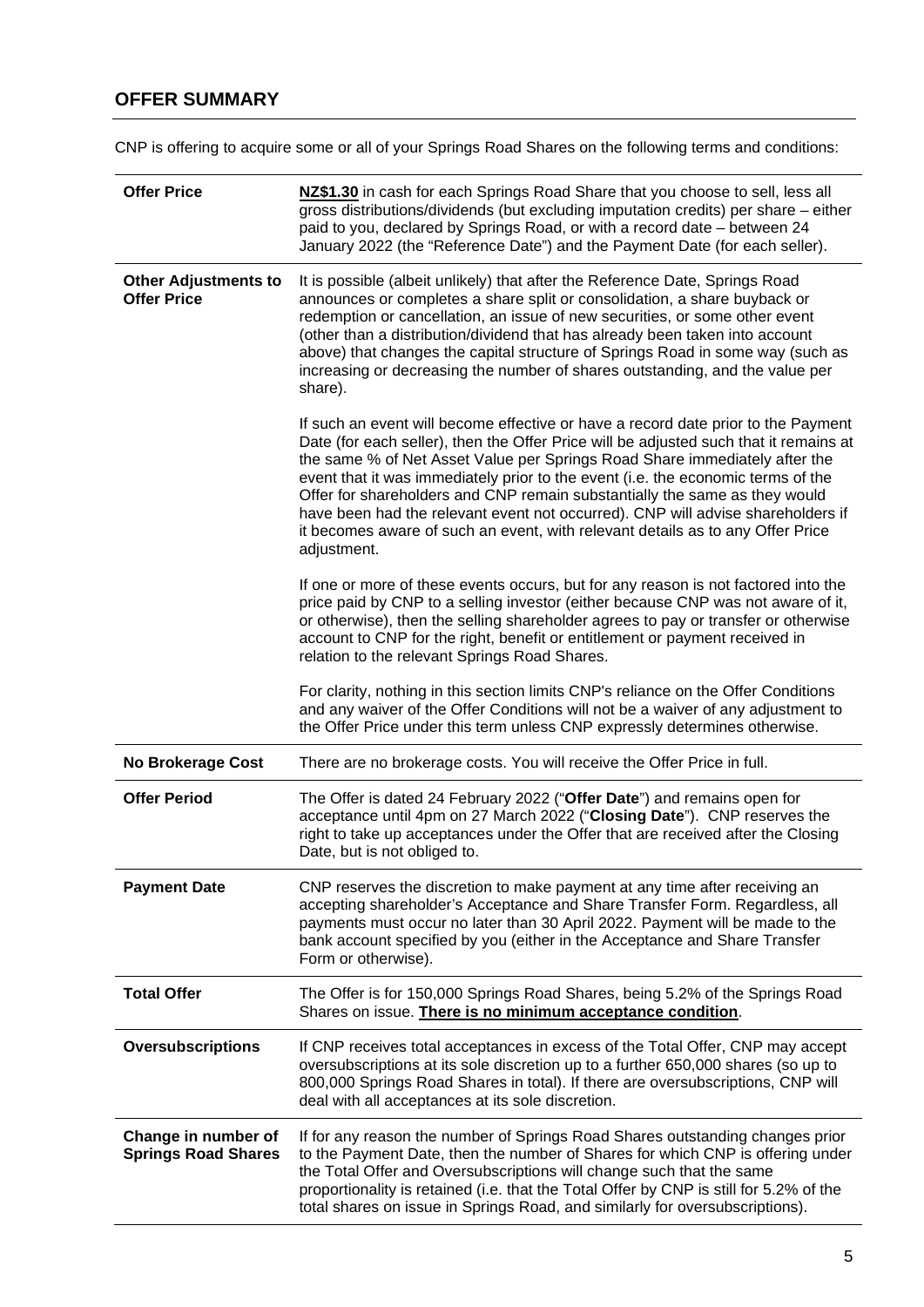| <b>Constitutional</b><br>Limitations | The limitations in the Springs Road Constitution allow the board to refuse to<br>register transfers which would see a holder left with less than 3,000 Springs<br>Road Shares. Therefore, you should ensure you are left with either no Springs<br>Road Shares, or at least 3,000 Springs Road Shares. |  |
|--------------------------------------|--------------------------------------------------------------------------------------------------------------------------------------------------------------------------------------------------------------------------------------------------------------------------------------------------------|--|
| <b>How to ACCEPT</b>                 | To accept the Offer, complete the Acceptance and Share Transfer Form and<br>email it to craig@pagetcapital.co.nz. Alternatively, you can mail the form using<br>the envelope enclosed (bear in mind Covid-19 post delays).                                                                             |  |
| <b>How to DECLINE</b>                | To decline the Offer, just ignore these documents and do nothing.                                                                                                                                                                                                                                      |  |
| <b>Offer Conditions</b>              | The Offer is subject to the conditions below. Any or all of the conditions can be<br>waived in whole or in part by CNP at its absolute discretion.                                                                                                                                                     |  |
| <b>Change of Mind</b>                | You may withdraw your acceptance of this Offer up until 10 working days after<br>the date you accepted it.                                                                                                                                                                                             |  |
| <b>No Transfer</b>                   | If Springs Road does not register the change of share ownership to CNP within 7<br>Working Days of payment, at the discretion of CNP the transaction shall be<br>cancelled and any monies refunded to CNP.                                                                                             |  |
| <b>Withdrawal of Offer</b>           | CNP may only withdraw this Offer with the permission of the Financial Markets<br>Authority.                                                                                                                                                                                                            |  |
| <b>Legal Adviser to CNP</b>          | Russell McVeagh                                                                                                                                                                                                                                                                                        |  |
| <b>Contact Information</b>           | For questions about the Offer or the Acceptance and Share Transfer Form,<br>please contact Craig Priscott, 021 615 625, craig@pagetcapital.co.nz.                                                                                                                                                      |  |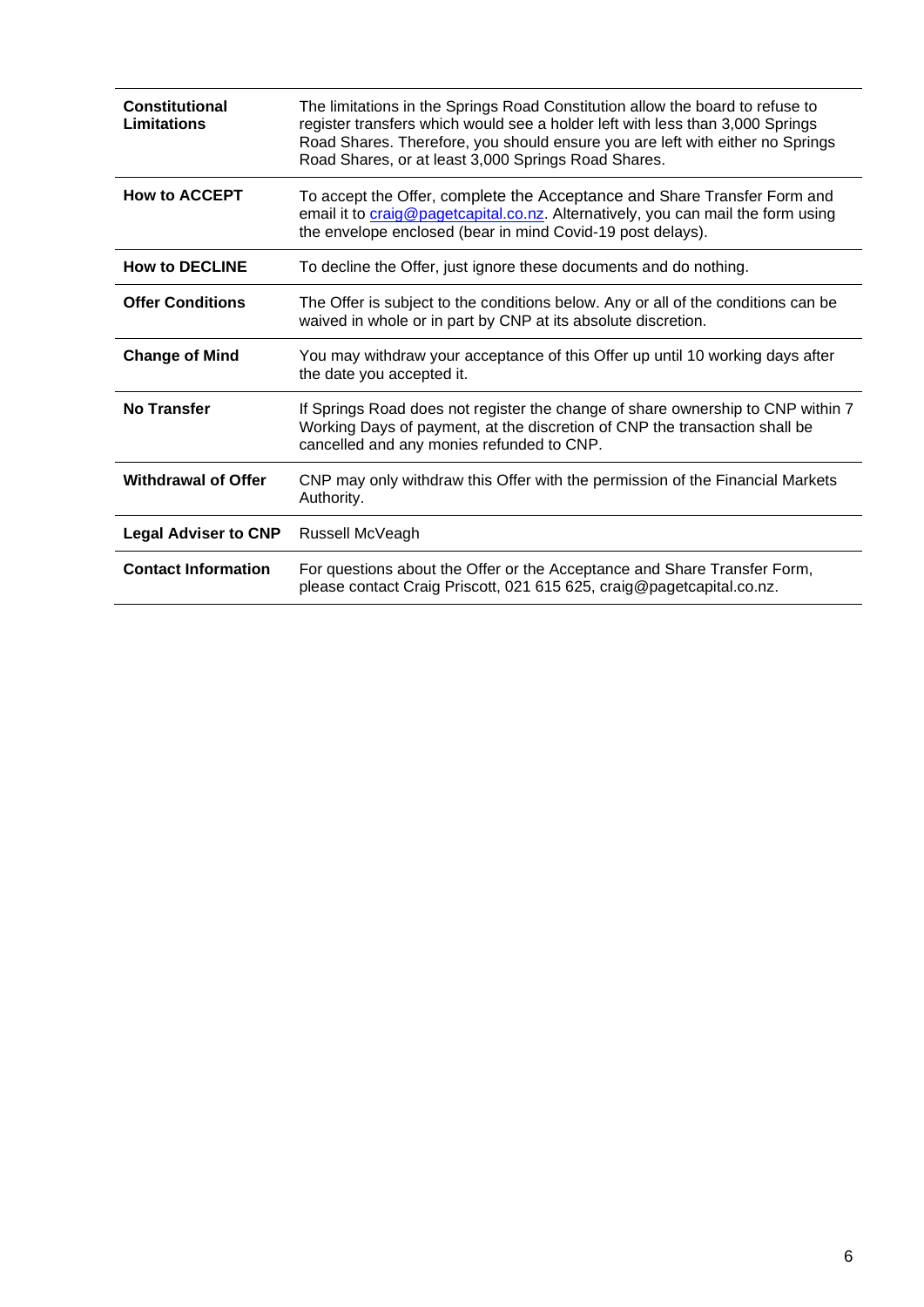# **OFFER CONDITIONS**

For clarity, the terms and conditions in the Acceptance and Share Transfer Form comprise part of the terms and conditions of the Offer, in addition to the terms and conditions set out below. Each condition below must be satisfied or waived by CNP (in its absolute discretion) by the Payment Date (for each seller). For the purposes of these conditions, a reference to 'Springs Road' also includes any subsidiaries of Springs Road.

- 1. None of the Springs Road Shares are reclassified, subdivided, consolidated, redeemed or bought back by Springs Road, no further shares, options, or other securities of any nature of Springs Road are issued or made the subject of any option or agreement to issue, and there is no alteration of the rights, privileges or restrictions attaching to any Springs Road Shares;
- 2. The business of Springs Road is carried on in the normal and ordinary course and no unusual or abnormal payments or liabilities (including contingent liabilities) are made or incurred by Springs Road;
- 3. None of the assets of Springs Road are disposed of, or made the subject of any option, and no material contracts are entered into (such as a contract to acquire a property or shares, the management contract with FSS Management Limited, or a litigation settlement agreement), or materially varied, by Springs Road;
- 4. No asset of Springs Road is destroyed or damaged to an extent which materially affects the carrying on of the business of Springs Road;
- 5. There is no alteration to the constitution of Springs Road (including its subsidiaries) or FSS Management Limited;
- 6. No liquidator, receiver, receiver and manager, administrator (voluntary or otherwise), statutory manager or similar official is appointed to Springs Road or is appointed in relation to any of its assets, and no proceedings or other action to appoint any such party is commenced or taken;
- 7. No resolution is passed for any amalgamation or liquidation of Springs Road and Springs Road is not involved in, or subject to, any other unsolicited offer, takeover offer, merger, share buyback, share split or consolidation, share redemption or scheme of arrangement (or any agreement or proposal relating to the foregoing occurs);
- 8. There being no event, change, circumstance or condition that has occurred on or after the Offer Date that has had, or could reasonably be expected to have, in the opinion of CNP, a material adverse effect as compared with the position absent the event, change, circumstance or condition. A material adverse effect would will include (without limitation) any default or breach of a Springs Road lease by a Springs Road tenant, the insolvency of one of Springs Road's tenants, the termination of one of Springs Road's leases, and/or any material reduction in the amount of rent paid or payable in relation to a Springs Road property by a Springs Road tenant (whether due to Covid-19 circumstances or otherwise);
- 9. No proceedings, other than any which have commenced prior to the Offer Date, being notified, threatened or commenced against Springs Road and there is no material increase in the scope or quantum of any claim made under any of the existing proceedings against Springs Road;
- 10. No assets of Springs Road are, or could reasonably be, subject to any option, forfeiture or termination, transfer, any right of pre-emption, or any other right that could be adverse to Springs Road or CNP in the event of an increase in CNP's shareholding in Springs Road;
- 11. No event of default, potential event of default, repayment event, prepayment event or event of review (however described) under any agreement or instrument to which Springs Road is subject occurring, or will occur, as a consequence of an increase in CNP's shareholding in Springs Road;
- 12. There is no order issued by any court of competent jurisdiction in New Zealand, any regulator or other legal restraint or prohibition making implementation of this Offer, or any aspect of it, void, unenforceable or illegal;
- 13. The S&P/NZX 50 Index (Gross) does not close below 11,700 on any day between the Offer Date and the Payment Date;
- 14. The S&P/NZX All Real Estate Index does not close below 1,775 on any day between the Offer Date and the Payment Date.

If the Offer does not become unconditional before the Payment Date, it will lapse and all Acceptance and Share Transfer Forms received by CNP will be cancelled and of no effect. CNP will advise accepting shareholders if the Offer does not become unconditional. If there is an inconsistency between the terms and conditions of the Offer and the provisions of (or the application of the provisions of) the Financial Markets Conduct Regulations 2014 the provisions of (or the application of the provisions of) the Financial Markets Conduct Regulations 2014 will prevail.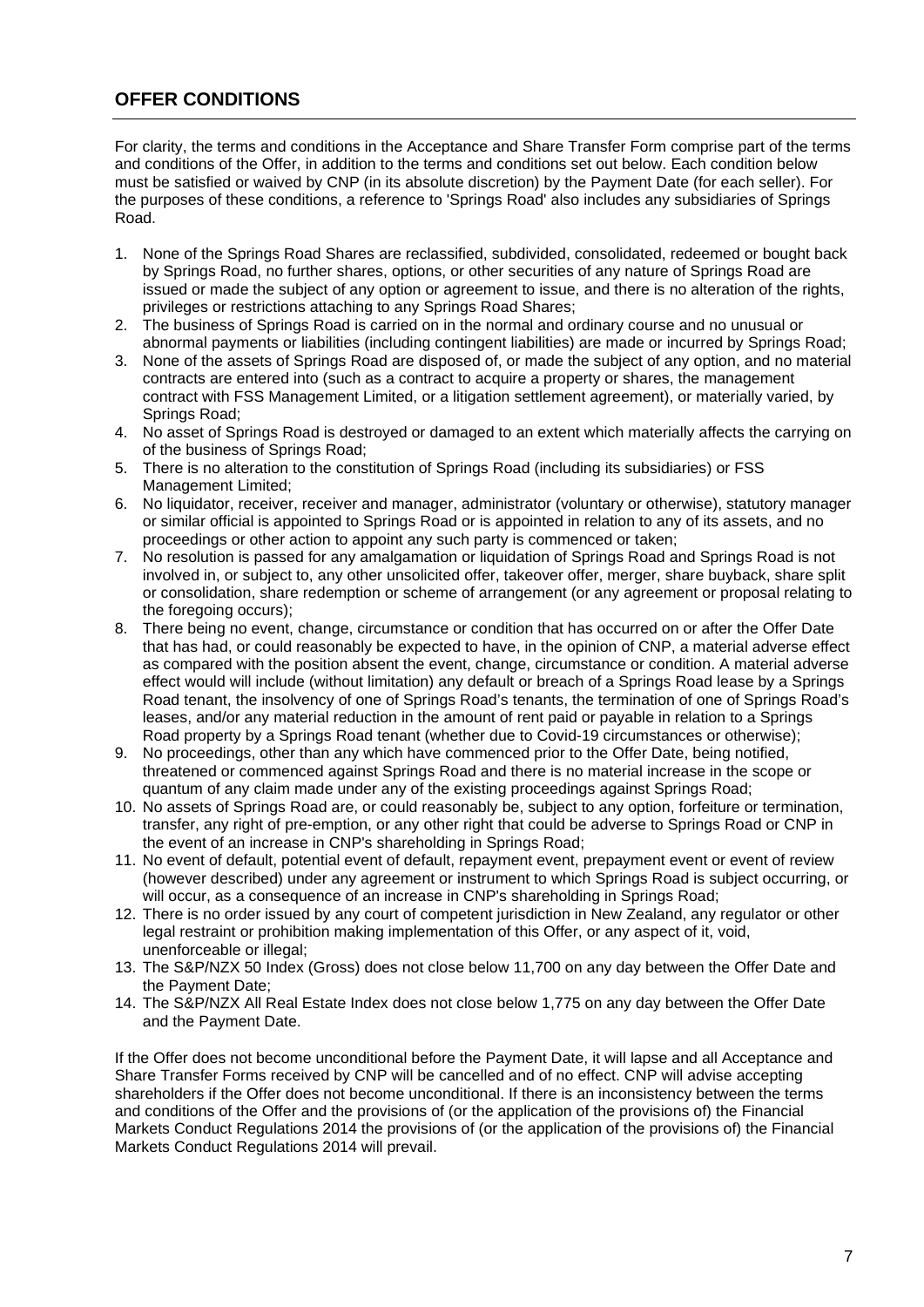# **ACCEPTANCE AND SHARE TRANSFER FORM – Springs Road follow-on Offer**

<OWNER> <ADDRESS 1>

<ADDRESS 2> <ADDRESS 3> <ADDRESS 4> <ADDRESS 5>

**Number of Springs Road Shares held:**

(as at 14 February 2022)

<SHARES>

**Holder number:** 

<HOLDER NUMBER>

**IMPORTANT**: This form, and the accompanying document, are important documents and require your attention. Please read them carefully.

#### **WHAT IS THIS FORM FOR?**

This Acceptance and Share Transfer Form is to be used to accept the Offer detailed in the accompanying document from CNP Investment Holdings LP ("**CNP**") to purchase shares ("**Springs Road Shares**") in Springs Road Property Limited ("**Springs Road**").

If you wish to accept the Offer, please complete and return this Acceptance and Share Transfer Form in accordance with the instructions below. If you do not wish to sell your Springs Road Shares, you do not need to take any action.

Beneficial ownership of, and title to, the Springs Road Shares which are the subject of an Acceptance and Share Transfer Form shall pass to CNP, and the registration of the transfer of those Springs Road Shares shall take place, contemporaneously with the payment for such Springs Road Shares being made in accordance with the Offer.

#### **TERMS OF ACCEPTANCE AND POWER OF ATTORNEY**

By signing this form, you:

- accept the Offer for the number of Shares in the box below labelled "Number of Springs Road Shares you wish to sell" ("**Accepted Shares**"), subject to the terms of the Offer, and transfer title to the Accepted Shares to CNP or its nominee;
- without limitation to any other matter, you undertake, represent and warrant to CNP that:
	- a) you are the sole legal and beneficial owner of the Accepted Shares, or are the legal owner and have the necessary power, capacity and authority to sell and transfer any or all of the Accepted Shares;
	- b) to the extent required by CNP pursuant to the terms of the Offer you will pay, transfer or account to CNP for benefits on the Shares accruing on or after the Reference Date as provided for in the row titled "Other Adjustments to Offer Price":
	- c) legal and beneficial title to all of the Accepted Shares which are taken up by CNP will pass to CNP, free of all security interests, charges, liens, mortgages, encumbrances and adverse interests and claims of any kind;
	- d) you will not, and will not attempt to, directly or indirectly, sell, transfer, or dispose of (or agree to do any of those things), any or all of the Accepted Shares (other than in accordance with this form); and
	- e) you irrevocably instruct Springs Road to refuse to register any transfer of any or all of the Accepted Shares except for transfers to CNP pursuant to this form;
- confirm to CNP that this form has been duly and validly completed and signed;
- confirm and certify to CNP (for the purposes of section 95(5) of the Companies Act 1993) that any share certificate relating to the Accepted Shares has been lost or destroyed or will be destroyed by you immediately following beneficial ownership to the Accepted Shares passing to CNP in accordance with the terms hereof and irrevocably indemnify Springs Road and each director of Springs Road against any losses that arise from or in connection with your certification and confirm that you will promptly provide any further indemnity required by the Springs Road Board in this regard; and
- authorise CNP, in its discretion, to treat any Acceptance and Share Transfer Form as valid, and to rectify any errors in, or omissions from, your Acceptance and Share Transfer Form to enable that form to constitute a valid acceptance of the Offer and to facilitate the transfer of your Springs Road Shares.

#### **NUMBER OF SHARES**

#### **Number of Springs Road Shares you wish to sell:**

Notes - If you wish to accept the Offer and:

- If you hold less than 3,000 Springs Road Shares, you should accept the offer for all of your Springs Road **Shares**
- If you are only selling a portion of your shares, you should not leave yourself with less than 3,000 Springs Road Shares (as the Board may not allow the transfer of your Springs Road Shares to be registered).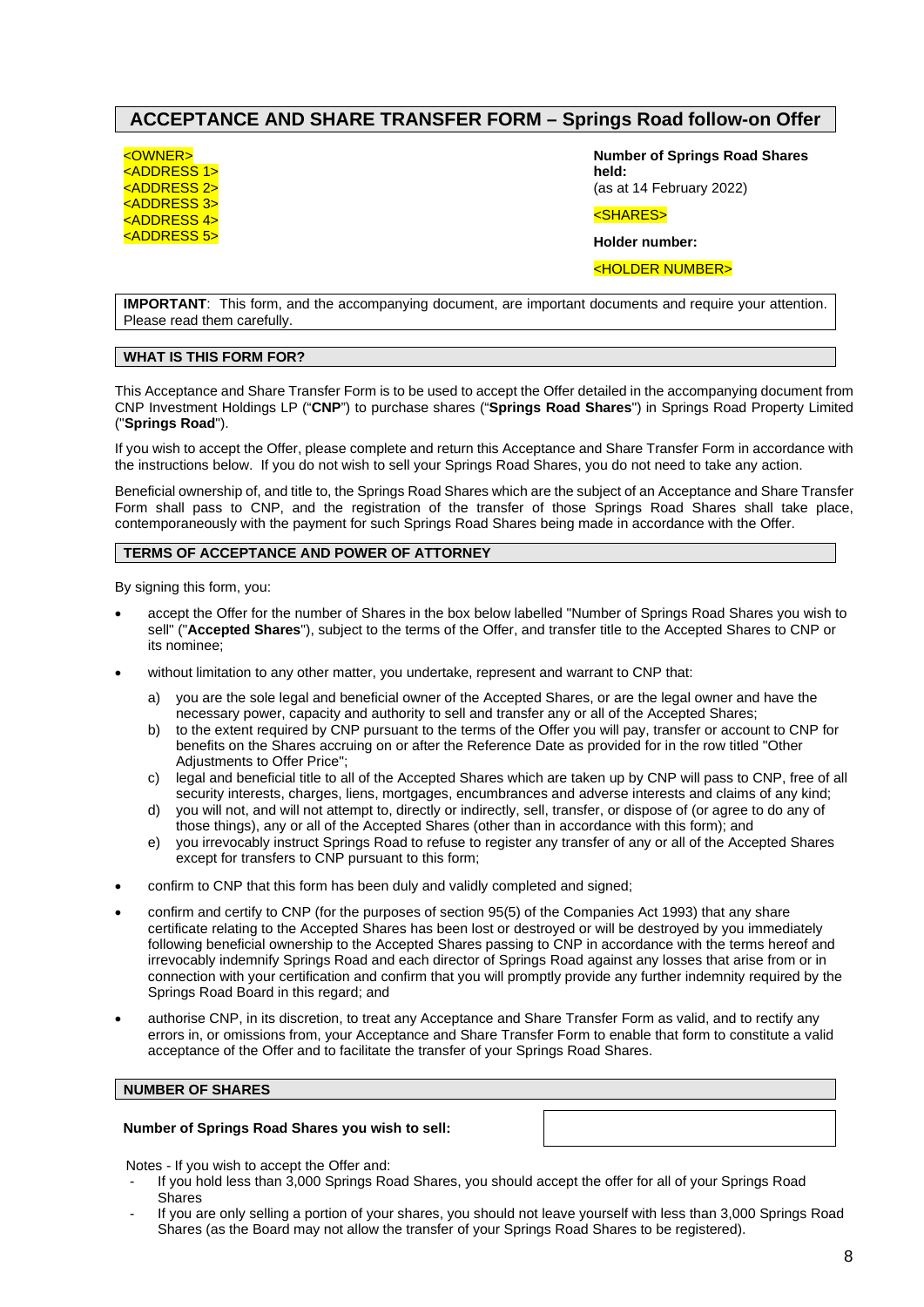| <b>SIGN HERE</b>                                               |                                    |      |  |
|----------------------------------------------------------------|------------------------------------|------|--|
| FOR AN INDIVIDUAL, TRUSTEES, OR HOLDER<br>OF POWER OF ATTORNEY | <b>FOR A COMPANY</b>               |      |  |
| Your signature(s) / signature(s) of your attorney(s):          | Signed on your behalf by:          |      |  |
|                                                                | Director/Authorised Signatory(ies) |      |  |
| Dated and signed on the                                        | day of                             | 2022 |  |

| <b>CONTACT DETAILS OF SELLER (IN CASE OF QUERIES)</b> |                      |  |  |  |
|-------------------------------------------------------|----------------------|--|--|--|
| <b>Phone Number:</b>                                  |                      |  |  |  |
| <b>Email Address:</b>                                 | $^{\textregistered}$ |  |  |  |

#### **PAYMENT DETAILS**

Payment in NZD will be made electronically directly into the New Zealand bank account that you specify below. *If possible, please specify the same bank account that your Springs Road dividends are paid into. Please print the bank account number so that it is clearly visible. CNP will not be liable for your errors.* 

| <b>Account Name:</b>       |                                                                                                                                              |
|----------------------------|----------------------------------------------------------------------------------------------------------------------------------------------|
| <b>Account Number:</b>     | Bank<br><b>Branch</b><br><b>Account Number</b><br>Suffix<br>$\overline{\phantom{a}}$<br>$\overline{\phantom{a}}$<br>$\overline{\phantom{0}}$ |
| <b>Bank Name:</b>          |                                                                                                                                              |
| <b>Branch and Address:</b> |                                                                                                                                              |

#### **NOTES AND INSTRUCTIONS FOR COMPLETION**

- 1 **SIGNATURES:** Individuals, trustees and attorneys should sign and date this form where marked. Companies must sign in accordance with the Companies Act 1993 and their constitution (if any).
- 2. **PAYMENT:** CNP has no responsibility to verify any bank account details for you.
- 3. **JOINT HOLDERS:** If the Offered Shares are registered in the names of joint holders (including where there are multiple trustees of a trust), all holders must sign this form, except where the form is signed by an agent and/or attorney.
- 4. **POWER OF ATTORNEY:** If the form is signed under a power of attorney, the relevant power of attorney must be submitted with this form for noting and return. The certificate of non-revocation of power of attorney printed on this form must be completed, unless the attorney is a body corporate, in which case the attorney must sign and attach a certificate of non-revocation of power of attorney in the form set out in the Property Law Act 2007.
- 5. **SENDING IN YOUR ACCEPTANCE:** Email the completed Acceptance and Share Transfer Form to craig@pagetcapital.co.nz or put it in the enclosed pre-addressed and prepaid envelope and mail it as soon as possible, but in any event so as to be received not later than 4pm on the Closing Date.
- 6. **INTERPRETATION:** A reference to "you' is a reference to the registered shareholder(s) printed at the head of this form and, accordingly, references to you in the singular shall include the plural. Capitalised terms used but not defined in this form have the meanings given to them in the accompanying document.

**If you have any questions in relation to this form, please email craig@pagetcapital.co.nz or call Craig Priscott on 021-615-625.**